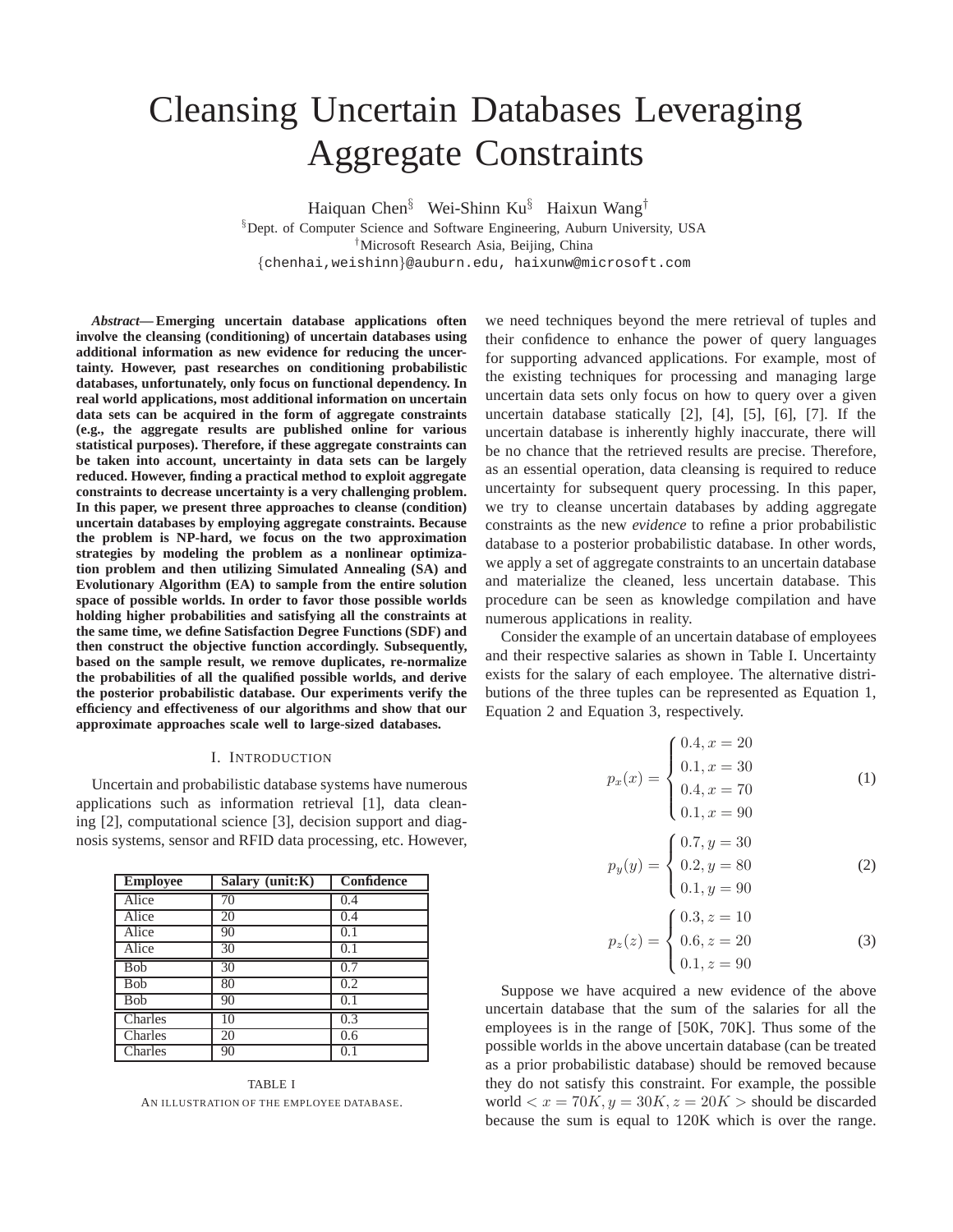Consequently, we need to retrieve all the qualified possible worlds and re-normalize their probabilities to make them sum up to 1 again. The outcome is the posterior probabilistic database with less uncertainty. In particular, if the aggregate constraint is inconsistent with the given uncertain database, all possible worlds should be deleted.

# *A. Challenges*

The challenges of the problem are as follows:

- The cleansing operation on uncertain databases leveraging aggregate constraints is at least as hard as exact confidence computation, which is proven to be an NP-hard problem [3], [8], [9]. Therefore, we need to utilize approximation mechanisms to solve the problem efficiently and effectively.
- Due to the existence of constraints, a possible world with a higher probability in the prior probabilistic database does not necessarily have a higher probability in the posterior probabilistic database.
- A possible world with a higher probability does not guarantee that it will satisfy all the constraints. On the contrary, a possible world satisfying all the constraints may have a negligible or trivial probability. Therefore, we need to develop techniques to efficiently retrieve the possible worlds holding higher probabilities and satisfying all the constraints at the same time.

# *B. Overview of Our Approach*

In this paper, we propose an original solution of cleansing uncertain databases based on aggregate constraints. Our approaches enable the updating of an uncertain database with additional aggregate knowledge to achieve higher precision and accuracy. In our exact approach, we construct a generation tree of possible worlds and make use of the branch-and-bound technique to prune the tree. Because the cleansing operation is an NP-hard problem, we also propose two approximate strategies by modeling the problem as a nonlinear optimization problem and utilizing simulated annealing and evolutionary algorithm to sample from the entire solution space of possible worlds. The objective function is constructed by using Satisfaction Degree Functions (SDF). Subsequently, based on the sample result, we remove duplicates, re-normalize the probabilities of all the qualified possible worlds, and compute the posterior probabilistic database.

# *C. Our Contributions*

The contributions of our study are as follows:

- To the best of our knowledge, we propose the first solution to cleanse uncertain databases based on aggregate constraints.
- In our exact approach, we construct a generation tree of possible worlds and then employ the branch-and-bound technique to prune the tree to efficiently enumerate all the qualified possible worlds.
- In our approximate approaches, we model the cleansing operation as a nonlinear optimization problem and employ simulated annealing and evolutionary algorithm to sample from the entire solution space of possible worlds.
- We conduct extensive simulations to validate the efficiency and effectiveness of our approximate algorithms and show that they scale well to large-sized databases.

# *D. Paper Organization*

The rest of this paper is organized as follows. The uncertainty representation model and aggregate constraints are formalized in Section II. In Section III, we illustrate our exact approach which employs the branch-and-bound technique to prune the generation tree of possible worlds. Two approximate approaches based on sampling from the entire solution space of possible worlds are presented in Section IV. In Section V, we remove duplicates, re-normalize the probabilities of all the qualified possible worlds, and at last compute the posterior probabilistic database. The experimental validation of our solutions is presented in Section VI. Section VII surveys the related work. Finally, Section VIII concludes the paper.

## II. PRELIMINARY

# *A. Uncertainty Representation*

For the uncertainty representation in database systems, *extended relational model* [10], [11], [12], [13], [3] is proposed where the classical relational model is augmented with attribute-level or tuple-level confidence values. In this paper, we define sets of possible worlds following the model of Urelational databases [14]. *U-relations* which can capture most representation formalism for uncertain and probabilistic data was proposed recently in database research literatures, such as Trio [14], MayBMS [12], [15] and MystiQ [3]. In our model, an uncertain relation is a collection of tuples. Each tuple is comprised of one or more mutually-exclusive alternatives. Each alternative is an instantiation of a tuple and holds an associated probabilistic confidence value in the range of  $[0, 1]$ , i.e., each tuple is associated with a probabilistic mass function. Besides, if a tuple has an infinite number of alternatives, then we can associate a probabilistic density function to the tuple. For each tuple, the confidence values of all the alternatives sum to 1. On the other hand, a *possible world* is a relation generated by selecting exactly one alternative for each tuple. Thus, the total number of possible worlds for an uncertain relation is the product of the number of alternatives of all the tuples. In addition, each possible world has an associated probability, which is the product of the probabilistic confidence values of all the selected alternatives. Therefore, uncertain relations are finite sets of possible worlds with probability weights. Notice that the probability weights of all the possible worlds sum to 1. Consequently, an uncertain relation can be interpreted as a probability distribution over all the possible worlds.

Formally, an uncertain relation is a finite set of structures  $R = \langle A_1^{1}, ..., A_k^{1}, p_1 \rangle, ..., \langle A_1^{n}, ..., A_k^{n}, p_n \rangle$  such that  $\sum_i p_i = 1$ , where  $A_k^i$  is an alternative for tuple  $T_k$  in the possible world  $pw_i = \langle A_1^i, ..., A_k^i \rangle$ .  $p_i$  is the probability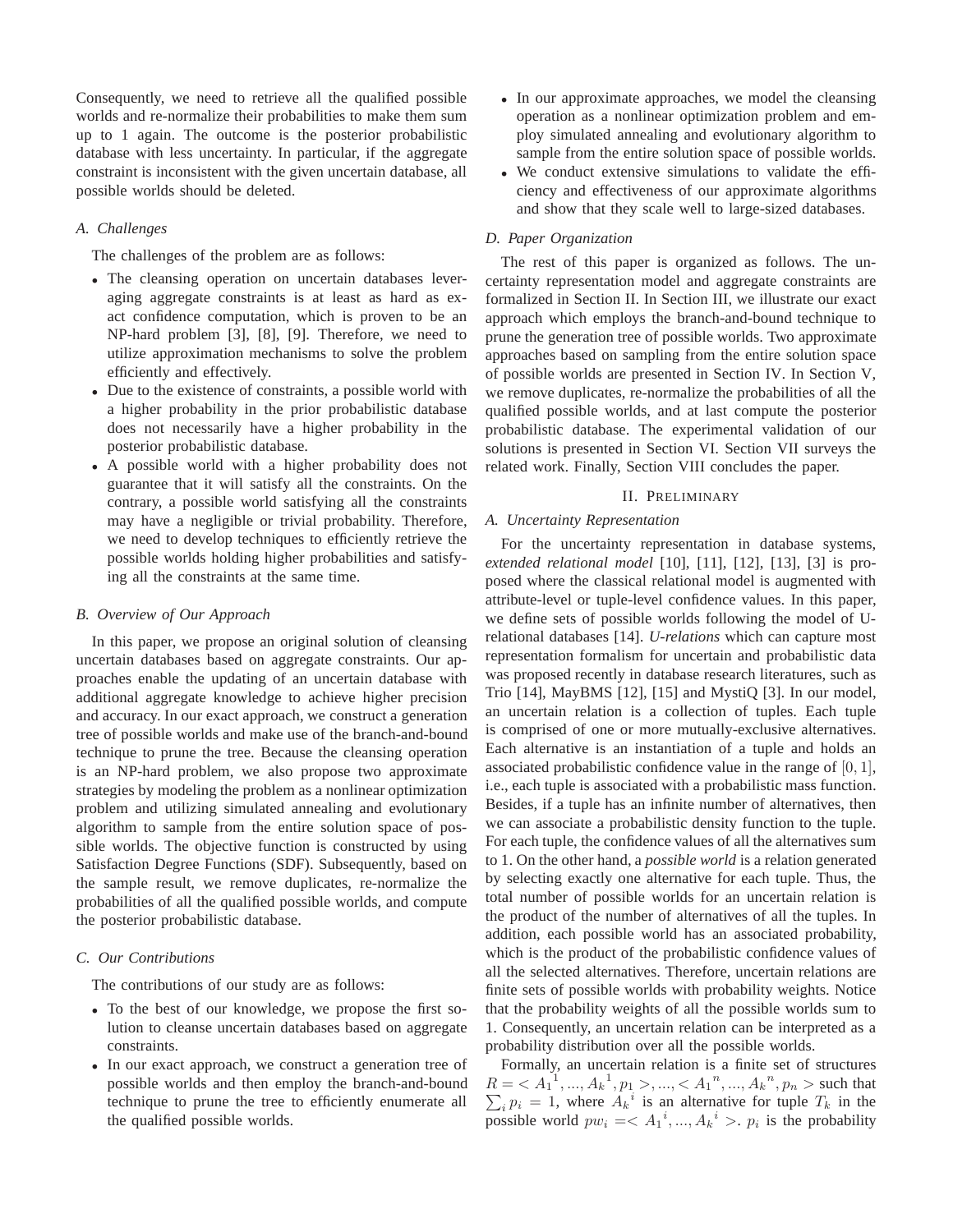of  $pw_i$  and  $0 < p_i \leq 1$ . Each tuple  $T_i$  is a set of its alternatives, which can be denoted as  $A_1, ..., A_m$ . Besides, each alternative  $A_m$  is a structure of  $\langle x, conf(x) \rangle$ , where x is a value and  $conf(x)$  is the probabilistic confidence associated to x. In particular, we have  $p_i = \prod_{x \in pw_i} conf(x)$  (i.e., tuples are assumed to be independent of each other).

# *B. Aggregate Constraints*

As discussed before, our solution of cleansing uncertain databases takes advantage of aggregate constraints which can be obtained from various data sources, e.g., aggregate results are often published online for statistical purposes. In this paper, we focus on the four SQL aggregate operations: SUM, MAX, MIN, and AVG. We denote an aggregate constraint  $C_i$  with the following form:  $\langle C_i = R, T, a, b \rangle$  where R is the subset of data (tuples) that the aggregate constraint is applied on, T is the type of aggregate, and  $a$  and  $b$  are the lower and upper bounds of the constraint, respectively.

**Definition** Given a set of aggregate constraints, denoted as C, a *possible world* is defined to be qualified with respect to C if this possible world satisfies every constraint in C.

#### III. EXACT APPROACH: BRAND-AND-BOUND

#### *A. The Generation Tree of Possible Worlds*

In our model, uncertain databases are finite sets of possible worlds with probability weights. Thus, if we denote each tuple as a *random variable*, each alternative of a tuple can be considered as an assignment to the corresponding random variable. Consequently, a possible world can be materialized if we assign values to all the random variables (tuples). As shown in Figure 1, all the possible worlds for a specific uncertain database can be enumerated by a generation tree of possible worlds. Figure 1 illustrates the generation tree of possible worlds for the employee database, where all the possible worlds are enumerated.



Fig. 1. The generation tree of possible worlds.

#### *B. Traverse the Generation Tree by Branch-and-bound*

In order to decrease the size of the generation tree, we use the branch-and-bound technique to prune the entire search space according to the given aggregate constraints.

*1) Sorting and Bounding Alternatives:* We first sort and bound all the alternatives for each tuple for the subsequent branch-and-bound process. We enumerate all the alternatives for each tuple and arrange them from left to right in the generation tree by ascending order.

*2) Branch and Bound:* Branch-and-bound [16] is a strategy developed for solving discrete and combinatorial optimization problem. With the branch-and-bound approach, in the generation tree of possible worlds, at any node  $n$ , if some of  $n$ 's descendants cannot generate a qualified possible world, the branches of those descendants can be pruned. Consequently, if enough branches of the generation tree can be pruned, the complexity of the problem of traversing the generation tree can be dramatically reduced. Take the generation tree in Figure 1 as an example. When the branch-and-bound approach is applied, the actual search space for the constraint  $50K \leq$  SUM  $\leq$  70K can represented as Figure 2. Since the generation tree grows exponentially with a large-scale database, we present the exact approach mainly for demonstrating the concept. We focus on the following two approximate approaches in this paper.



Fig. 2. The actual search space by applying branch-and-bound strategy with the aggregate constraint  $50K \leq \text{SUM} \leq 70K$ .

# IV. APPROXIMATE APPROACHES: NONLINEAR OPTIMIZATION PROBLEM

In our approximate approaches, we investigate the problem of cleansing uncertain databases based on aggregate constraints from the nonlinear optimization problem's perspective. At first, we define the satisfaction degree functions to describe the extent to which a specific possible world satisfies aggregate constraints. Then we derive the objective function by integrating satisfaction degree functions with the probabilities of possible worlds. By maximizing the objective function using simulated annealing and evolutionary algorithm, we collect those possible worlds with higher values of the objective function. In this paper, we consider the four SQL aggregate operations: SUM, MAX, MIN, and AVG.

#### *A. Satisfaction Degree Functions of Constraints*

For each constraint  $C_i$ , we define the satisfaction degree function  $SDF_{C_i}$  to evaluate the extent that an aggregate constraint is satisfied. For example, assume that a SUM aggregate constraint has a satisfying range of  $[a,b]$  (if the aggregate is MAX, MIN or AVG, the procedure is similar). Although any value within this range is qualified, in order to describe the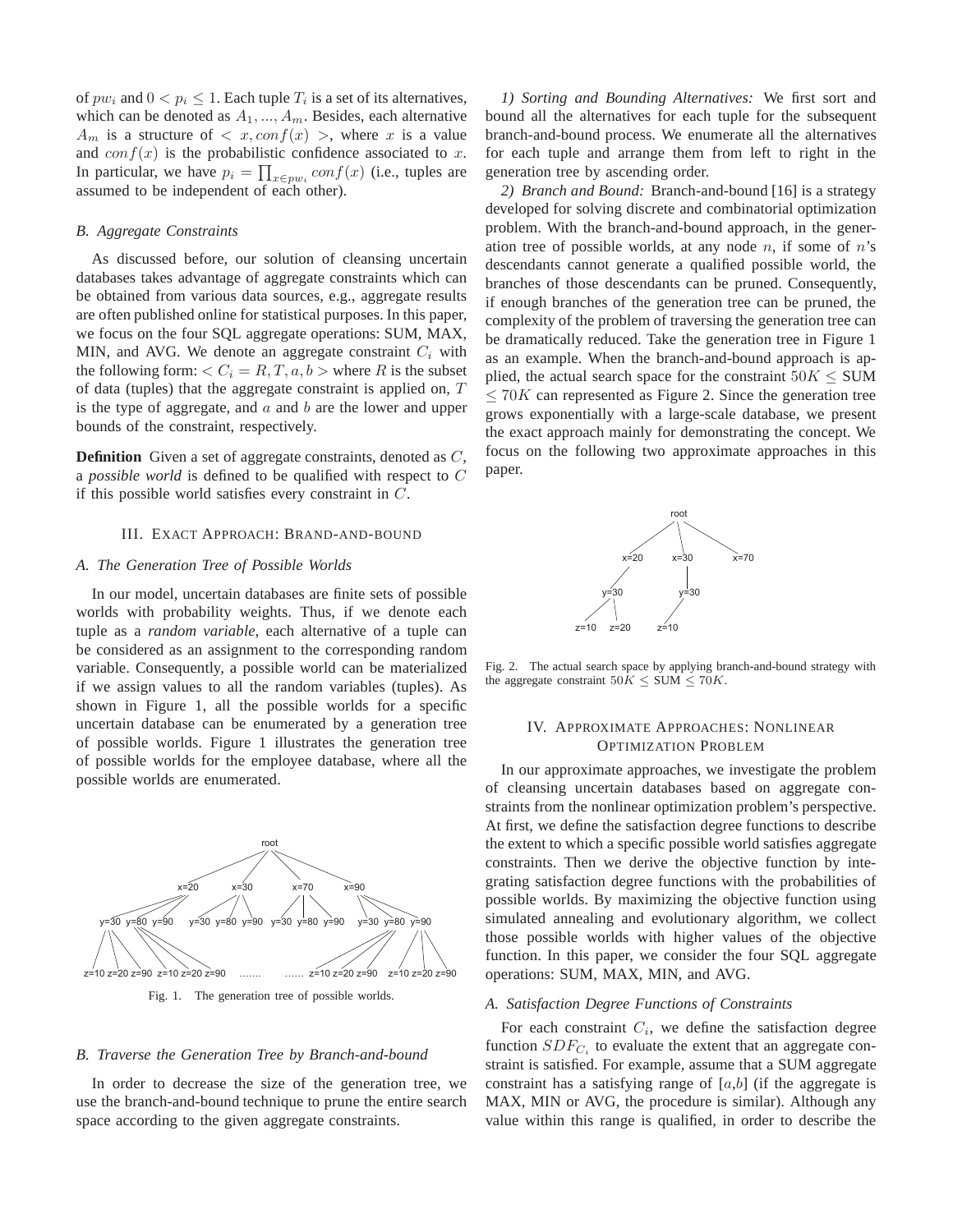extent to which a possible world satisfies this sum aggregate, we assume that the function has the highest satisfaction degree when the value is as  $\frac{a+b}{2}$ . On the other hand, the satisfaction degree is extremely low for any value  $\ll a$  or  $\gg b$ .

One possible solution is the exponential function, as shown in Equation 4, where  $x$  is the aggregate result based on the possible world, pw, and  $C_i$  denotes the constraint  $a \leq \text{SUM} \leq$ b. If the aggregate value is at  $\frac{a+b}{2}$  then  $SDF_{C_i}(pw) = 1$ . The values goes down when the value deviates from  $\frac{a+b}{2}$ . Z is a normalization factor, which can be tuned based on the concrete aggregate constraint. Figure 3 illustrates the satisfaction degree function for the sum constraint  $300000 < SUM < 700000$ , where  $a = 300000$ ,  $b = 700000$  and  $Z = 100000$ . Specifically, in Figure 3, the red lines represent the lower and upper bounds of the SUM aggregate constraint.

$$
SDF_{C_i}(pw) = \exp^{-Z \cdot |x - \frac{a+b}{2}|}
$$
 (4)



Fig. 3. The satisfaction degree function for the constraint 300000 < SUM  $< 700000$ .

### *B. Objective Function*

In this subsection, we formalize the objective function by integrating the satisfaction degree functions with the probabilities of possible worlds. The computation of the probability for a possible world can be represented as Equation 5, where  $pw_i$  is a possible world, x represents an alternative,  $conf(x)$ denotes the confidence of the alternative x, and  $p_i$  represents the possibility of  $pw_i$ . Based on Equation 5, the probability of a possible world is the multiplication of the confidences of all the alternatives in that possible world. As a result, the Objective Function (OF) of  $pw_i$  can be computed as Equation 6, where  $C$  denotes the set of aggregate constraints. In the following sections, we employ simulated annealing and evolutionary algorithm to maximize this objective function while keeping track of all the collected samples at the same time.

$$
p_i = \prod_{x \in pw_i} conf(x) \tag{5}
$$

$$
OF(pw_i) = p_i \cdot \prod_{C_i \in C} SDF_{C_i}(pw_i)
$$

$$
= \prod_{x \in pw_i} conf(x) \cdot \prod_{C_i \in C} SDF_{C_i}(pw_i)
$$
(6)

#### *C. The Simulated Annealing based Approach*

Here we elaborate on our simulated annealing based approach. Simulated annealing [17] is a widely used algorithm for nonlinear optimization problems. It is well-known, however, that SA algorithm does not keep track of any previously accepted states, i.e., it only stores the latest state in the solution space. Therefore, in our design we modified the SA to keep track of each state (possible world) once accepted by SA. From the perspective of sampling, each state in the resulting Markov chain constitutes a possible world.

*1) Naive Simulated Annealing:* In SA, each step replaces the current solution by a random perturbation mechanism. The probability of making the transition from the current state s to a candidate new state  $\acute{s}$  is specified by an acceptance probability function  $P(s, \acute{s}, T)$ . If the new state  $\acute{s}$  is better than the current state  $s$ , then the system will move to the new state with a probability of 1. On the contrary, if the new state  $\acute{s}$  is worse than the current state  $s$ , then the system will move to the new state s with a probability of  $P(s, \dot{s}, T)$ , which will be in the range of [0,1], meaning that the system may move to the new state even when it is worse than the current one. This strategy prevents the method from been trapped in a local minimum.

On the other hand, the temperature is gradually reduced as the search proceeds. Initially,  $T$  is set to a high value, and it is decreased at each cooling cycle. When  $T$  is close to zero, the probability  $P(s, \acute{s}, T)$  tends to zero. To be specific, for a smaller values of  $T$ , the system will decreasingly favor moves that go to a worse state. When  $T$  becomes 0, the procedure will reduce to the greedy algorithm.

*2) The Markov Chain of Possible Worlds:* In our improved simulated annealing, we extend the naive simulated annealing to keep track of each state once accepted by the system to maintain a Markov chain of possible worlds, i.e., each accepted state at each move is added to the end of the current state chain. The resulting Markov chain of possible worlds (states) will be used to derive the posterior probabilistic database.

*3) The Perturbation Strategy:* Because each possible world can be treated as a very high-dimensional vector, whose dimensionality is equal to the number of tuples in the data set, we need to devise an effective scheme to generate the perturbation on the current state (sample). In our design, if we have the current state as  $S_k = \langle X_1, X_2, ..., X_n \rangle$ , the proposal state  $S_k'$  will be generated as follows:

- Randomly select a column (tuple) to be changed for the next move;
- Randomly select an alternative for that column;
- Replace the current alternative with the selected alternative for that column.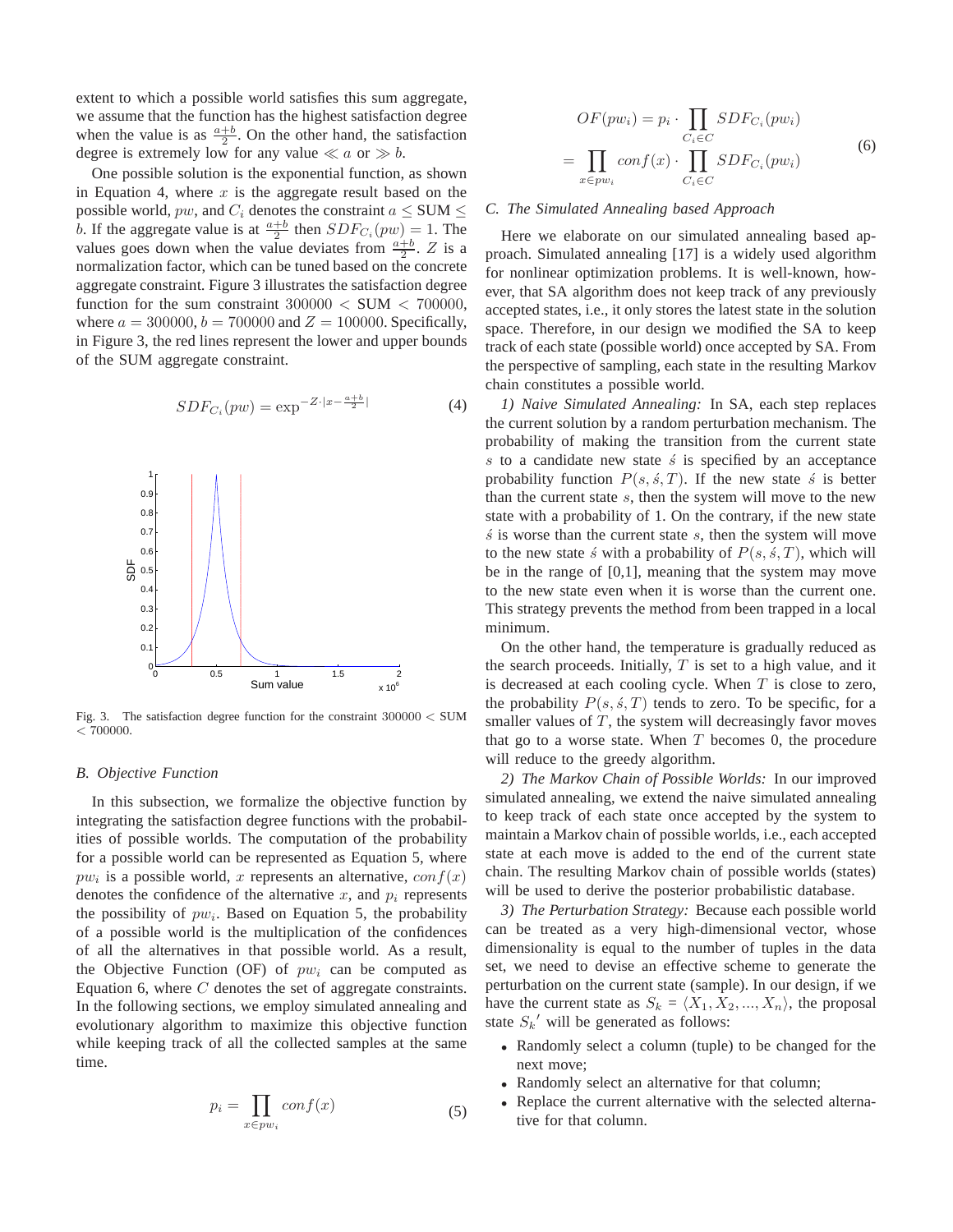|                | <b>Algorithm 1 Simulated Annealing Based Approach</b>                 |  |  |  |  |
|----------------|-----------------------------------------------------------------------|--|--|--|--|
|                | 1: Load the original uncertain database into the main memory;         |  |  |  |  |
|                | 2: Initialize the cooling factor;                                     |  |  |  |  |
|                | 3: Generate the first state, $pw_1$ , of the Markov chain of possible |  |  |  |  |
|                | worlds by randomly selecting one alternative for each tuple;          |  |  |  |  |
|                | 4: for $T =$ Initial temperature to Final temperature do              |  |  |  |  |
| 5:             | for $cycle = 1$ to $MAX$ $NUM$ do                                     |  |  |  |  |
| 6:             | Generate a random integer $k$ between 1 and the total number          |  |  |  |  |
|                | of tuples in the uncertain database;                                  |  |  |  |  |
| 7:             | Randomly pick up an alternative alt for the $k^{th}$ tuple;           |  |  |  |  |
| 8:             | Generate a new possible world, $pw'_i$ , by replacing the             |  |  |  |  |
|                | corresponding alternative for the $k^{th}$ tuple with alt;            |  |  |  |  |
| 9:             | if $OF(pw'_i) \geq OF(pw_i)$ then                                     |  |  |  |  |
| 10:            | Add $pw'_i$ to the end of the Markov chain of possible                |  |  |  |  |
|                | worlds as the next state;                                             |  |  |  |  |
| else<br>11:    |                                                                       |  |  |  |  |
| 12:            | Generate a random number $p$ between 0 and 1;                         |  |  |  |  |
|                | if $p \le \exp \frac{-(OF(pw_i)-OF(pw_i^7))}{T}$ then                 |  |  |  |  |
| 13:            |                                                                       |  |  |  |  |
| 14:            | Add $pw'_i$ to the end of the Markov chain of possible                |  |  |  |  |
|                | worlds as the next state:                                             |  |  |  |  |
| 15:            | else                                                                  |  |  |  |  |
| 16:            | Add $pw_i$ to the end of the Markov chain of possible                 |  |  |  |  |
|                | worlds as the next state;                                             |  |  |  |  |
| 17:            | end if                                                                |  |  |  |  |
| 18:            | end if                                                                |  |  |  |  |
| 19:            | $cycle++$                                                             |  |  |  |  |
| end for<br>20: |                                                                       |  |  |  |  |
| 21:            | $T = T \times Cooling\_factor;$                                       |  |  |  |  |
| $22:$ end for  |                                                                       |  |  |  |  |
|                |                                                                       |  |  |  |  |

*4) Algorithm Description:* The details of the simulated annealing based approach is illustrated in Algorithm 1. In Algorithm 1, line 1 to 3 load the original uncertain database, set up the cooling factor and then generate at random the starting state of the Markov chain of possible worlds. Line 4 to 22 generate the entire Markov chain of possible worlds while the temperature keeps decreasing. Line 5 to 20 produce  $MAX\_NUM$  states for the Markov chain at each temperature level. Line 6 to 8 generate the next state according to our perturbation strategy. If the value of the objective function of the new state is larger than that of the current state, then store the new state at the end of the Markov chain as shown in line 9 to 10. Otherwise, we compute the acceptance probability and accept the new state as the next state with the computed acceptance probability, as shown in line 12 to 16. Line 19 increments the cycle number. Line 21 cools down the current temperature for constructing the Markov chain at the next temperature level.

### *D. The Evolutionary Algorithm based Appraoch*

Evolutionary algorithms [18] are based on a population of individuals that evolve based on natural selection and mutation. Each individual, representing a candidate solution, competes with its siblings based on the fitness function. Evolutionary algorithms have been proven to be efficient on optimization, modeling, and simulation problems. In our evolutionary algorithm based approach, we treat the objective function, as shown in Equation 6, as the fitness function, and then use the steady-state evolutionary algorithm with elitist selection to gradually evolve the population of solutions to maximize the objective function.

*1) Encoding of Individuals and Constraints:* To implement the evolutionary algorithm, we need to choose a representation for the individuals (solutions). For our problem, each individual corresponds to a possible world of the uncertain database consisting of alternatives (one alternative per tuple).

*2) Fitness Evaluation:* In our evolutionary algorithm, the fitness function is defined as the objective function as shown in Equation 6.

*3) Evolution Process:*

- **Parent selection** During parent selection, individuals that are allowed to mate and create offspring will be selected from the current population. We employ a tournamentbased selection, in which two individuals are randomly picked from the population at a time and each individual holds the same probability to be selected.
- **Crossover** Crossover is used to create new individuals in unexplored regions of the search space. It takes two parents and combines them into two children. Here, we opt for a classical one-point crossover operator. One pivot gene is randomly selected and the two parts around it are swapped between the two parents to generate two children.
- **Mutation** Mutation is aimed at exploring the neighborhood of an individual, compared with crossover whose goal is to produce big jumps in the search space. To perform mutation for an individual, we first randomly select a gene (tuple) in that individual, then select at random an alternative for that specific gene, and finally replace the gene with the selected alternative.
- **Survival selection** We employ an elitist selection strategy in our evolutionary algorithm. Once we get offspring, we compare them with all the parents and survive the individuals with higher fitness values.

*4) Algorithm Description:* Our steady-state evolutionary algorithm based approach is formalized in Algorithm 2. Line 1 to 3 load the original uncertain database and initialize the population size and the total number of generations. Then line 4 to 6 generate the first generation of the population at random in the entire solution space. Line 7 to 16 produce the  $MAX$ -1 generations of the population. Line 8 to 11 choose parents by a tournament-based selection and conduct crossover and mutation on them to generate offspring. Then we compute the values of the objective function for all the parents and the children and only survive the top  $S$  individuals for the next generation as shown in line 12 to 14. Line 15 increments the generation number.

### V. POSTERIOR PROBABILISTIC DATABASES

By using simulated annealing or evolutionary algorithm to walk on the solution space randomly, we are able to obtain a collection of samples (possible worlds). Afterwards, given all the samples, we remove duplicates from them, re-normalize the probabilities of all the qualified possible worlds, and derive the posterior probabilistic database at last.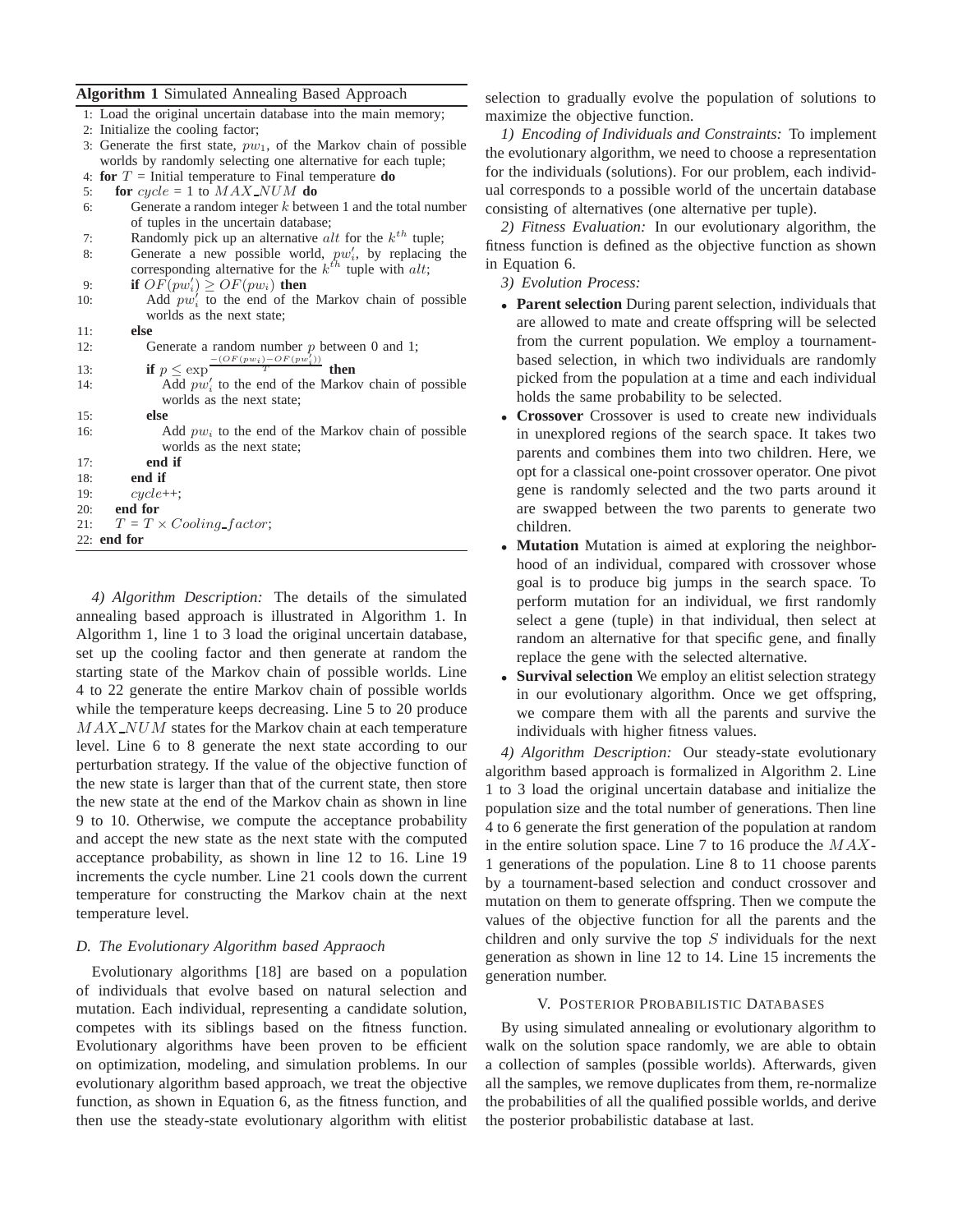#### **Algorithm 2** Steady-state Evolutionary Alg. Based Approach

- 1: Load the original uncertain database into the main memory;
- 2: Initialize the population size,  $S$ ;
- 3: Initialize the total number of generations,  $MAX$ ;
- 4: **for**  $i = 1$  to  $S$  **do**
- 5: Generate an individual (possible world),  $pw_i$ , by randomly selecting an alternative for each tuple in the uncertain database; 6: **end for**
- 7: **for** generation = 2 to  $MAX$  **do**
- 8: **for**  $k = 1$  to  $\frac{S}{2}$  **do**
- 9: Randomly select two parents from the current generation,  $pw_m$  and  $pw_n$ ;
- 10: Generate two children,  $pw'_m$  and  $pw'_n$  by crossover and mutation on  $pw_m$  and  $pw_n$ ;
- 11: **end for**
- 12: Compute  $OF(pw)$  for all the parents and  $OF(pw')$  for all the children, respectively;
- 13: Survive the top  $S$  individuals with the highest  $OF$  value;
- 14: Store the selected S individuals as the population for the next generation;
- 15: generation++;
- 16: **end for**

#### *A. Confidences Re-normalization*

Suppose we have a qualified possible world,  $pw_m$ , and its probability in the prior probabilistic database can be denoted as  $p(pw_m)$ . To compute the probability of  $pw_m$  in the posterior probabilistic database, which is denoted as  $p'(pw_m)$ , we can obtain

$$
p'(pw_m) = \frac{p(pw_m)}{\sum_{\forall pw \in A} p(pw)} \approx \frac{p(pw_m)}{\sum_{\forall pw \in S} p(pw)} \tag{7}
$$

where A denotes the set of all the possible worlds which satisfy all the constraints and  $S$  denotes the set of all the sampled possible worlds which satisfy all the constraints, respectively.

Taking the employee database as an example, suppose we have a SUM aggregate constraint  $50K \leq$  SUM  $\leq 70K$ . Then there are three qualified possible worlds,  $\langle x \rangle = 20, y = 1$  $30, z = 10$  >, <  $x = 20, y = 30, z = 20$  > and  $\langle x \rangle = 30, y = 30, z = 10$ . Their probabilities in the prior probabilistic database are  $0.4 \times 0.7 \times 0.3 = 0.084$ ,  $0.4 \times 0.7 \times 0.6 = 0.168$  and  $0.1 \times 0.7 \times 0.3 = 0.021$ , respectively. After re-normalization, their probabilities in the posterior probabilistic database are  $\frac{0.084}{0.273} = 0.308$ ,  $\frac{0.168}{0.273}$  = 0.615 and  $\frac{0.021}{0.273} = 0.077$ .

| <b>Employee</b> | Salary (unit:K) | Confidence |
|-----------------|-----------------|------------|
| Alice           | 20              | 0.923      |
| Alice           | 30              | 0.077      |
| Bob             | 30              |            |
| Charles         | 10              | 0.385      |
| Charles         | 20              | 0.615      |

TABLE II

THE CLEANSED (POSTERIOR PROBABILISTIC) EMPLOYEE AND SALARY DATABASE.

#### *B. Calculation of the Marginal Distributions of Tuples*

After we have obtained the possible worlds in the posterior probabilistic database with their probabilities, for each alternative a of each tuple, we summarize the probabilities of each possible world where  $a$  exists to compute the confidence value of  $a$  in the posterior probabilistic database, i.e., compute the marginal distributions for each tuple. Consequently, we can obtain the posterior probabilistic database. Using the employee database as an example, we can obtain its posterior probabilistic database as shown in Table II. Compared with Table I, the database in Table II contains much less uncertainty. In particular, the tuple for the employee "Bob" has been cleansed from a non-deterministic one to a deterministic one.

### VI. EXPERIMENTAL VALIDATION

We implemented our simulated annealing and evolutionary algorithm based approaches in GNU  $C++$  to evaluate their performances. The experimental results are reported in this section. We varied the cooling factor, the number of generations, and the number of tuples to obtain their effects on the running time. We used synthetic data sets for our experiments where each tuple is assumed to have two alternatives and each alternative is a random integer within the range of  $[0, 100]$ . For each experiment, to make the aggregate constraints consistent with our uncertain data sets, we assumed that the sum aggregate constraint can be denoted as  $30 \times N \leq$  SUM  $\leq 70 \times N$ , where N represents the number of tuples in the corresponding experiment. In addition, to show the scalability of our approaches, we varied the number of tuples in the synthetic data sets from  $5K$  to  $1M$ . For the experiments on simulated annealing, we varied the number of the state accepted at each temperature level from 100 (SA (100)), 200  $(SA (200))$  to 500  $(SA (500))$ . For the experiments on the evolutionary algorithm, we changed the population size from 100 (EA (100)), 200 (EA (200)) to 500 (EA (500)). We ran each experiment 100 times to obtain the average values. All the experiments were conducted on a computer with an Intel Core2 Quad CPU (Q9400 2.66GHz).

### *A. The Simulated Annealing based Approach*

*1) The Impact of the Cooling Factor:* Here we evaluated the performance of SA  $(100)$ , SA  $(200)$  and SA  $(500)$  by varying the cooling factor. We assumed the number of tuples to be 100K. As Figure 4(a) demonstrates, when we raised the cooling factor, all the running time of SA (100), SA (200) and SA (500) kept increasing. For example, the running time for SA (500) was 29.820 seconds at the cooling factor of 0.8 while the running time for SA (500) jumped to 60.779 seconds at the cooling factor of 0.9. The reason is that the higher the cooling factor is, the more slowly the algorithm cools down. In other words, with a higher cooling factor, the algorithm will construct a longer Markov chain of possible worlds in the entire solution space .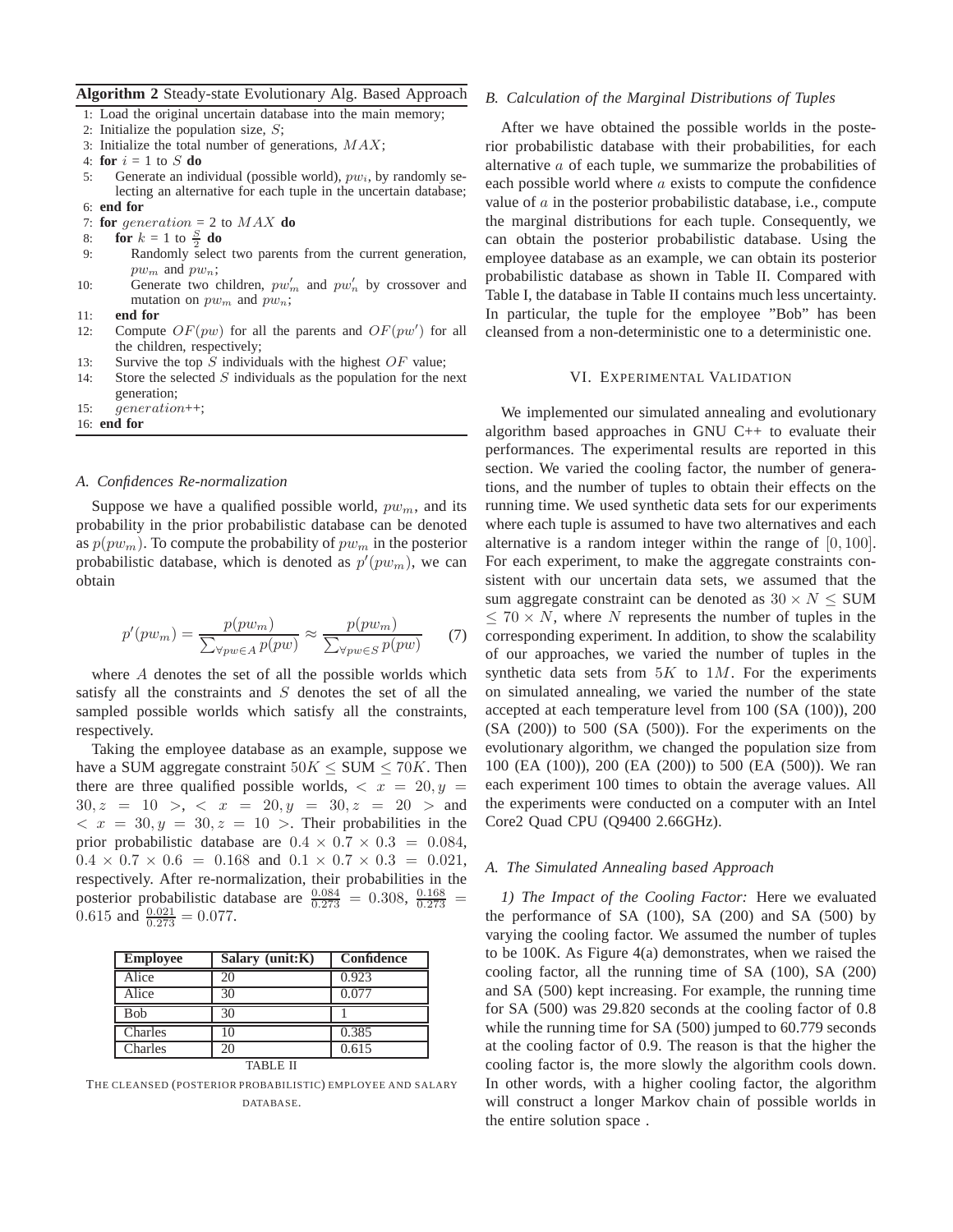*2) The Impact of the Number of Tuples:* In this experiment, we varied the number of tuples to investigate its effects on the running time of SA (100), SA (200) and SA (500). We set the cooling factor as 0.9. As demonstrated in Figure 4(b), with the increase of the number of tuples, the running time of SA (100), SA (200) and SA (500) was increasing near linearly. Particularly, when the number of tuples is 50K, the running time for SA (500) was 30.469 seconds. When the number of tuples increased to 1M, the running time for SA (500) enlarged to 718.486 seconds.

# *B. The Evolutionary Algorithm based Approach*

*1) The Impact of the Number of Generations:* We studied the performance of EA (100), EA (200) and EA (500) on the running time by varying the number of generations from 100 to 2000. For each experiment, we assumed the number of tuples to be 10K. Figure 5(a) illustrates the results. With the enlargement of the number of generations, all the running time for EA (100), EA (200) and EA (500) elevated accordingly. For instance, when the number of generation was 500, the running time for EA (500) was 73.989 seconds. On the contrary, when the number of generation raised to 2000, the running time for EA (500) increased to 288.022 seconds. The reason is that when the number of generations increases, the algorithm needs more time to evolve through all the generations.

*2) The Impact of the Number of Tuples:* Next, we increased the number of tuples from 5K to 500K to investigate the performance of EA (100), EA (200) and EA (500) on the running time. We assumed that the number of generations was 100. As demonstrated in Figure 5(b), when the number of tuples increased, all the running time extended dramatically. In particular, the running time for EA (500) was 84.987 seconds when the number of tuples was 50K. On the other hand, the running time for EA (500) increased to 885.003 seconds when the number of tuples was 500K. The reason is that with the increase of the number of tuples, the chromosomes become longer. Then more time is needed to finish each phase of the evolutionary algorithm (i.e., parents selection, crossover, mutation and survival selection).

# VII. RELATED WORK AND BACKGROUND KNOWLEDGE

In this section we review previous works related to our approaches of cleansing uncertain databases.

# *A. Uncertainty Model*

Here we introduce the relation models which have been proposed to handle uncertainty in database systems.

*1) Independent Tuples Model:* The *independent tuples model* [10], [11], [12], [13], [3] makes simplistic and restrictive assumption that each tuple is completely independent and thus, the resulting possible world interpretation lends highly intuitive and precise semantics for query evaluation over uncertain databases. This independence assumption, however, may be problematic because many applications naturally produce correlated tuples. Besides, data generated by sensor networks is intrinsically highly correlated. Therefore, ignoring such correlations can result in highly inaccurate query results.

*2) Correlated Tuples Model:* By using a probabilistic graphical model, Sen et al. [19] present a framework to incorporate tuple correlations. However, their proposed method requires that dependencies and independencies between events and conditional probabilities are known. In addition, the technique based on graphical models tends to be highly inefficient when an uncertain data set is obtained by queries on U-relations because the corresponding graphical model will be flat and lead to a high width. Furthermore, graphical models are not easily integrated in the current query evaluation mechanisms developed for the table based representation.

# *B. Conditioning Uncertain Databases*

Additional constraints may affect the distribution of possible worlds (and finally, the query results) on uncertain databases. Koch et al. [8] define this problem as *conditioning*. In *conditioning*, all possible worlds which do not satisfy given constraints will be deleted and queries are evaluated only over the remaining possible worlds. Unfortunately, past research on conditioning only focus on functional dependency. However, within the database field, most of *evidences* exist in the form of aggregate results, e.g., related aggregate results are often published by the third party for statistical purposes. Therefore, in our paper, we propose three approaches to cleansing (updating) uncertain databases based on aggregate constraints.

# *C. Monte Carlo Approximation Techniques*

Karp et al. [20] present the original work on confidence computation using monte carlo approximation techniques. Our work can be considered as an attempt to follow this methodology within the database field. In particular, our approximate approaches employ a monte carlo walk to sample possible worlds from the entire solution space via simulated annealing and evolutionary algorithm.

#### VIII. CONCLUSIONS

In this paper, we present three approaches to cleanse uncertain databases based on aggregate constraints. Because the problem is NP-hard, we focus on the two approximate approaches, which utilize simulated annealing and evolutionary algorithm to maximize objective functions. Subsequently, based on the samples, we remove duplicates, re-normalize the probabilities of all the qualified possible worlds, and compute the posterior probabilistic database. Our experiment results verify the efficiency and effectiveness of our algorithms and show that our approaches scale well to large-sized databases.

#### IX. ACKNOWLEDGMENTS

This research has been funded in part by the National Science Foundation grants CNS-0831502 (CT), CNS-0855251 (CRI).